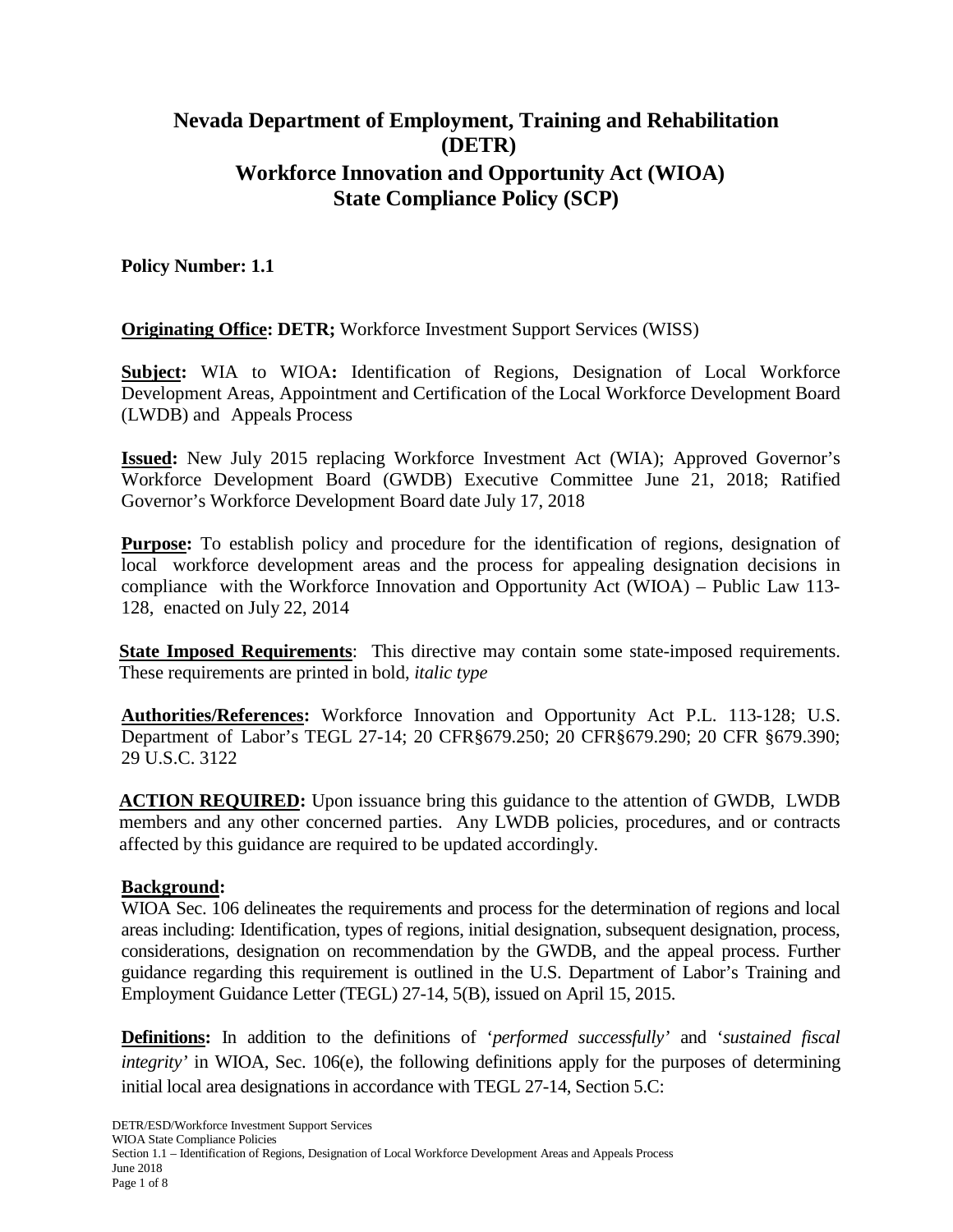**Performed successfully:** The local area met or exceeded the levels of performance the Governor negotiated with the LWDB and chief elected local official (CEO), and the local area has not failed any individual performance measures for the last two (2) consecutive program years prior to the enactment of WIOA (TEGL 25-13).

- − *Exceeded:* When the actual performance achieved against an individual performance measure is in excess of 100 percent of the negotiated level of performance for the measure.
- − *Met:* When the actual performance achieved against an individual performance measure falls in the range of 90-100 percent of the negotiated level of performance for the measure.
- − *Failed:* When the actual performance achieved against an individual performance measure is less than 90 percent of the negotiated level of performance for the measure.

**Sustained fiscal integrity:** The Secretary of the U.S. Department of Labor has not made a *formal* determination that either the grant recipient or the administrative entity of the area misspent funds due to willful disregard of the requirements of the provision involved, gross negligence, or failure to comply with accepted standards of administrations for the two years preceding the determination (TEGL 27-14).

#### **Process:**

The Governor of the State shall designate local workforce development areas within the State:

- A. Through consultation with the State board GWDB; and
- B. After consultation with chief elected officials and after consideration of comments received through the public comment process as described in section  $102(b)(2)(E)(iii)(II).$

WIOA further states that the considerations should include the following:

- A. The extent to which the areas are consistent with the labor market areas in the State;
- B. The extent to which the areas are consistent with regional economic development areas in the State; and
- C. The extent to which the areas have available the Federal and non-Federal resources necessary to effectively administer activities under subtitle B and other applicable provisions of WIOA, including whether the areas have the appropriate education and training providers, such as institutions of higher education and area career and technical education schools.

WIOA states that a unit of general local government (including a combination of such units) or grant recipient that requests, but is not granted designation of an area as a local area, may submit an appeal to the GWDB under an appeal process established in the State plan and as detailed further in this policy.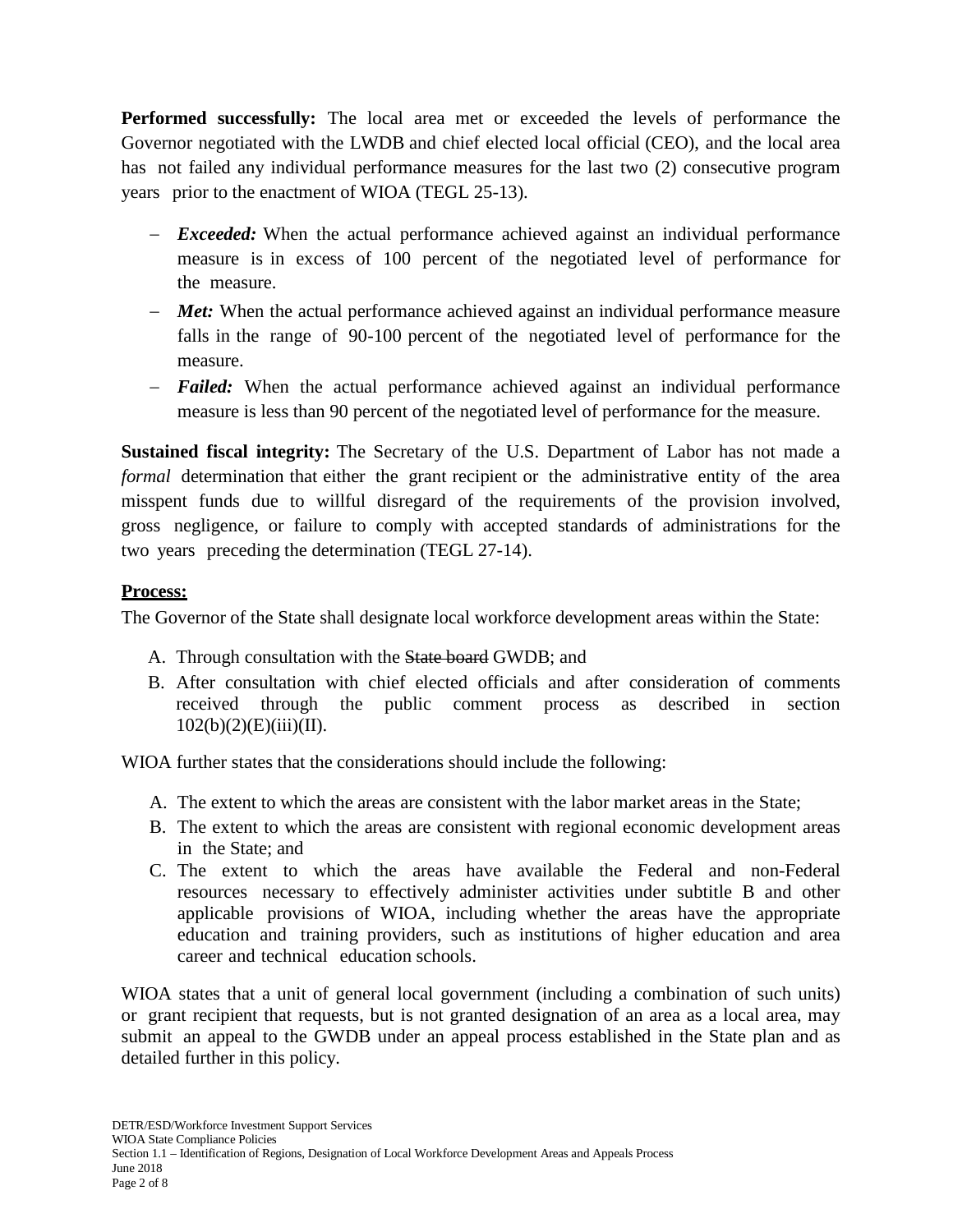### **Policy:**

## **Designation and Re-designation Policy**

WIOA requires that existing federally recognized workforce areas are designated during the first two program years, which is referred to as Initial Designation, and again after the first two program years, which is referred to as Subsequent Designation. Units of general local government that desire to become a new local workforce area should follow the New Area designation requirements in TEGL 27-14, 5(C).

**A. INITIAL WIOA DESIGNATION FOR EXISTING REGIONS:** Existing workforce regions operating in accordance with the Workforce Investment Act of 1998 may request initial designation as a Local Workforce Development Area if they have performed successfully and sustained fiscal integrity. A request for initial designation must be submitted by June 30, 2015 to the Governor's Workforce Development Board (aka Governor's Workforce Investment Board), through the Nevada Department of Employment, Training and Rehabilitation (DETR) for consideration for the next program year (July 1 – June 30).

An area seeking initial designation must address the following:

- 1. Submit the request in writing to the Chairperson of the Governor's Workforce Development Board (GWDB) by sending an email to: the GWDB Liaison [ajfeijoo@gov.nv.gov,](mailto:ajfeijoo@gov.nv.gov,) or via U.S. mail to: 555 East Washington Avenue, Suite 4900, Las Vegas, Nevada, 89101. Receipt of the request must be documented by electronic return confirmation and/or USPS return/receipt requested. **If the requestor does not receive confirmation before 5:00 PM two months prior to the due date given in guidance from Department of Labor (DOL), it is their responsibility to contact the GWDB Liaison at (702)486-8080 to ensure that the notice has been received.**
- 2. The respective LWDB must be a WIOA-compliant board per WIOA Title I, Section 107 in conflict of interest and transparency *and have no familial relationship to the 3rd degree of consanguinity, business, financial, or political ties with any member(s) of the One-Stop Operators, its staff, Local Elected Officials*. Members must ensure the integrity of their pursuits by taking steps to avoid conflict of interest or even the appearance of conflict of interest per State and Board policy.
- 3. Provide evidence that the area, in the two most consecutive program years, met or exceeded the agreed upon adjusted levels of performance for the Common Measures, as defined by existing performance agreements, and was not subject to the sanctions process resulting from missing the same measure two years in a row. Said evidence must be demonstrated, documented and included in the request.
- 4. Provide assurance that during the two most consecutive program years, the U.S. Secretary of Labor, or the State in place of the Secretary, has not made a formal determination that the grant recipient or administrative entity for the local area has mis-expended funds due to willful disregard, gross negligence, or failure to comply with accepted standards of administration.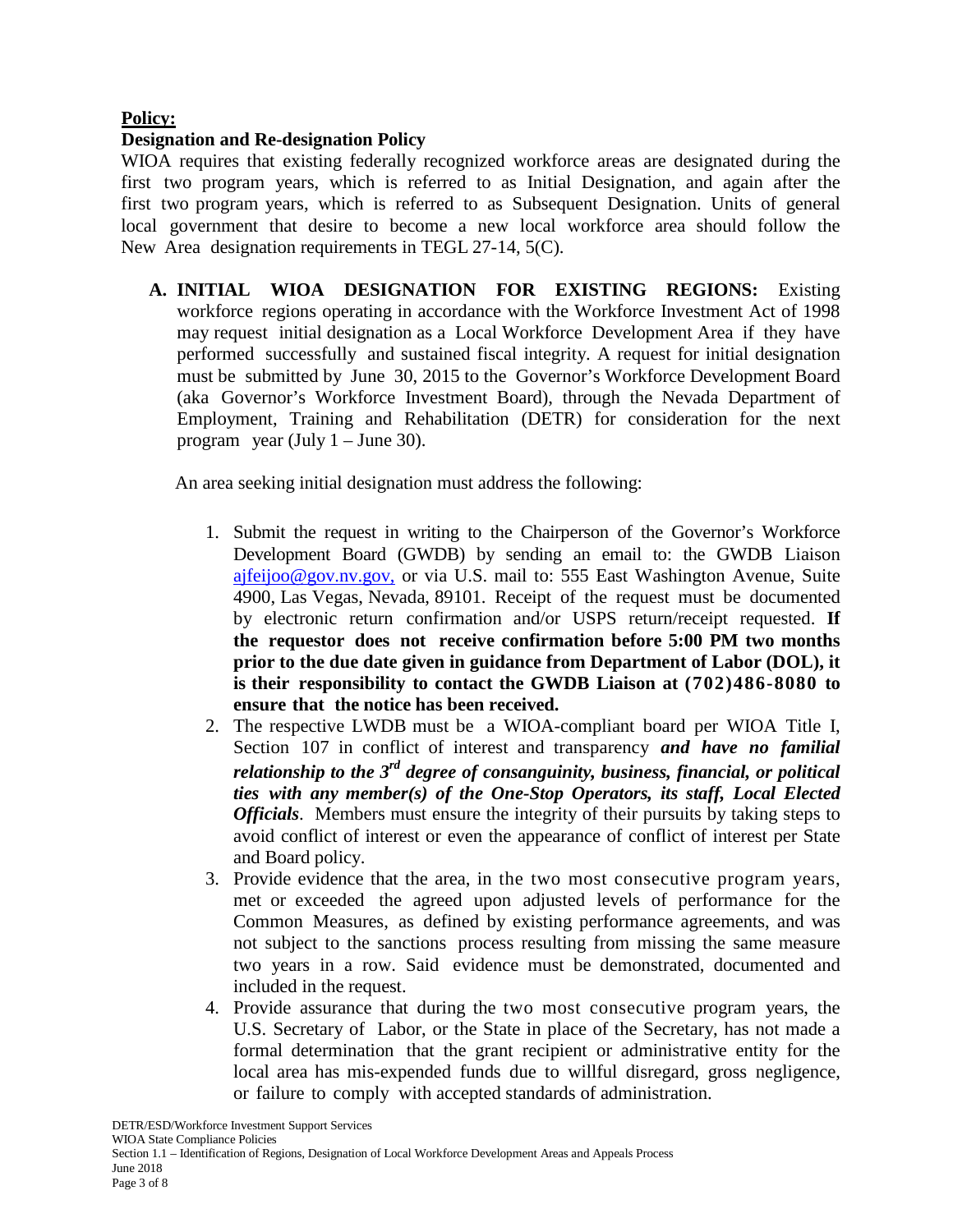- 5. Provide evidence that the area, in the two most consecutive program years, was committed to providing quality service through continuous improvement efforts and implemented plans that supported sector partnerships or career pathways; or enhanced services to employers or outreach efforts to the local community. Progress reports submitted to the GWDB on annual plans for these years will serve as sufficient data.
- 6. The Local Workforce Development Board/One-Stop Operator will be on the State's case management system at the time of certification. The State may issue a six-month waiver should said system be in development.

If the request meets all requirement criteria, the GWDB will recommend approval to the Governor of a local area's request that satisfies these requirements in accordance with WIOA Sec. 106(b)(2). Initial designation as a local area will remain valid until June 30, 2017.

**B. SUBSEQUENT WIOA DESIGNATION:** Local areas that receive initial designation may request subsequent designation as a Local Workforce Development Area if they have performed successfully, sustained fiscal integrity, and met the requirements for involvement in WIOA regional planning for the two most recent program years of initial designation. Consistent with 20 CFR 679.250(e) for the purposes of subsequent designation under paragraphs (b) and (d) of that section, the local area and CEOs must be considered to have requested continued designation unless the local area and the CEOs notify the Governor that they no longer seek designation.

An area seeking subsequent designation must address the following:

- 1. Submit the request in writing to the Chairperson of the GWDB and to the Liaison of the GWDB by sending an email to: [ajfeijoo@gov.nv.gov,](mailto:ajfeijoo@gov.nv.gov,) or via U.S. mail to: 555 East Washington Avenue, Suite 4900, Las Vegas, Nevada, 89101. Receipt of the request must be documented by electronic return confirmation and/or USPS return/receipt requested. **If the requestor does not receive confirmation before 5:00 PM two months prior to the due date given in guidance from DOL, it is their responsibility to contact the GWDB Liaison at (702)486-8080 to ensure that the notice has been received.**
- 2. The respective Local Workforce Development Board must be a WIOA-compliant board per WIOA, Sec. 107, in conflict of interest and transparency *and have no familial relationship to the 3rd degree of consanguinity, business, financial, or political ties with any member(s) of the One-Stop Operators, its staff, Local Elected Officials Consortium, or an employee of a mandatory core program located within the One- Stop in the respective Local Workforce Development Area(s).* Members must ensure the integrity of their pursuits by taking steps to avoid conflict of interest or even the appearance of conflict of interest per State and Board policy.
- 3. Evidence that the area, in the two most consecutive program years, met or exceeded the adjusted levels of performance for the Common Measures and was not subject to the sanctions process resulting from missing the same measure two years in a row. Said evidence must be demonstrated, documented and included in the request.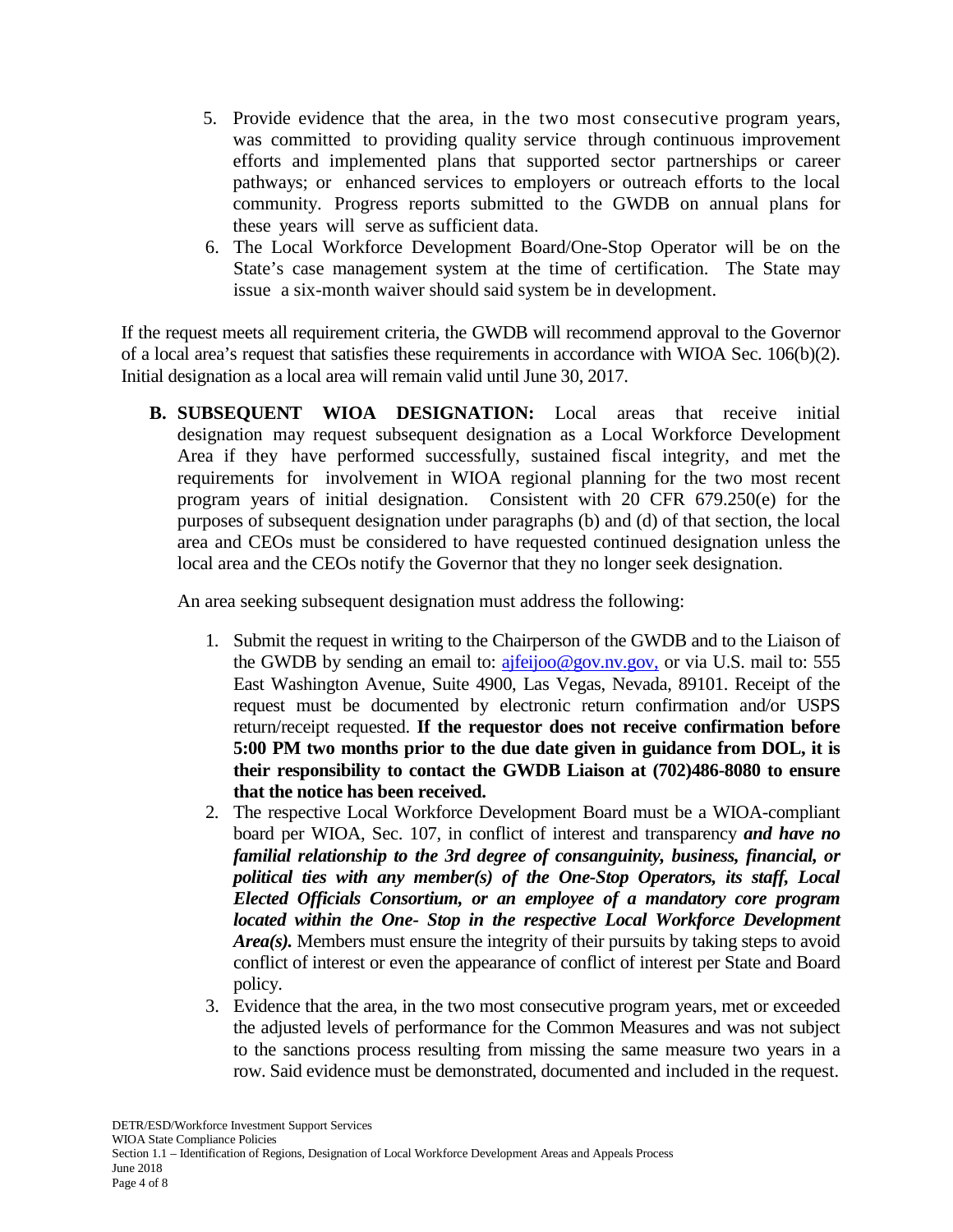- 4. Assurance that during the two most consecutive program years, the U.S. Secretary of Labor, or the State in place of the Secretary, has not made a formal determination that the grant recipient or administrative entity for the local area has misspent funds due to willful disregard, gross negligence, or failure to comply with accepted standards of administration.
- 5. Evidence that the area, if a part of a WIOA planning region, has fulfilled its obligations to engage in regional planning efforts during the two most consecutive program years. Regional plans can be submitted to demonstrate fulfillment of obligations.
- 6. Provide evidence that the area, in the two most consecutive program years, was committed to providing quality service through continuous improvement efforts and implemented plans that supported sector partnerships or career pathways; or enhanced services to employers or outreach efforts to the local community. Progress reports submitted to the GWDB on annual plans for these years will serve as sufficient data.
- 7. The LWDB/One-Stop Operator will be on the State's case management system at the time of certification. The State may issue a six-month waiver should said system be in development.

The GWDB will recommend approval to the Governor of a local area's request that satisfies these requirements in accordance with WIOA section 106(b)(2).

- **C. WIOA DESIGNATION FOR NEW AREAS:** Any unit of general local government may request designation as a Local Workforce Development Area under WIOA. New local area designations will only become effective on July 1 of the subsequent program year. An area seeking new designation must perform the following:
	- 1. A statement of intent to request designation **must be submitted to the GWDB no later than February 15th to be considered for the subsequent program year through email to the GWDB Liaison at ajfeijoo@gov.nv.gov or via U.S. mail to: 555 East Washington Avenue, Suite 4900, Las Vegas, Nevada, 89101.**
	- 2. The GWDB will work with the requesting area to determine the deadline for the full request. Submitted materials will be made available for **public comment** as a part of the review process. The full request for designation as a Local Workforce Development Area must include the following components and steps:
		- i. Submit the request in writing to the Chairperson of the GWDB and to the Liaison of the GWDB through email to: ajfeijoo@gov.nv.gov or via U.S. mail to: 555 East Washington Avenue, Suite 4900, Las Vegas, Nevada, 89101. Receipt of the request must be documented by electronic return confirmation. If the requestor does not receive confirmation, it is their responsibility to contact the Liaison of the GWDB to ensure that the notice has been received.
	- 3. The respective LWDB/One-Stop operator must be WIOA-compliant per WIOA Sec. 107 in conflict of interest and transparency *and have no familial relationship to the third degree of consanguinity, business, financial, or political ties with any member(s) of the One-Stop Operators, its staff, Local Elected Officials Consortium, or an employee of a mandatory core program located within the*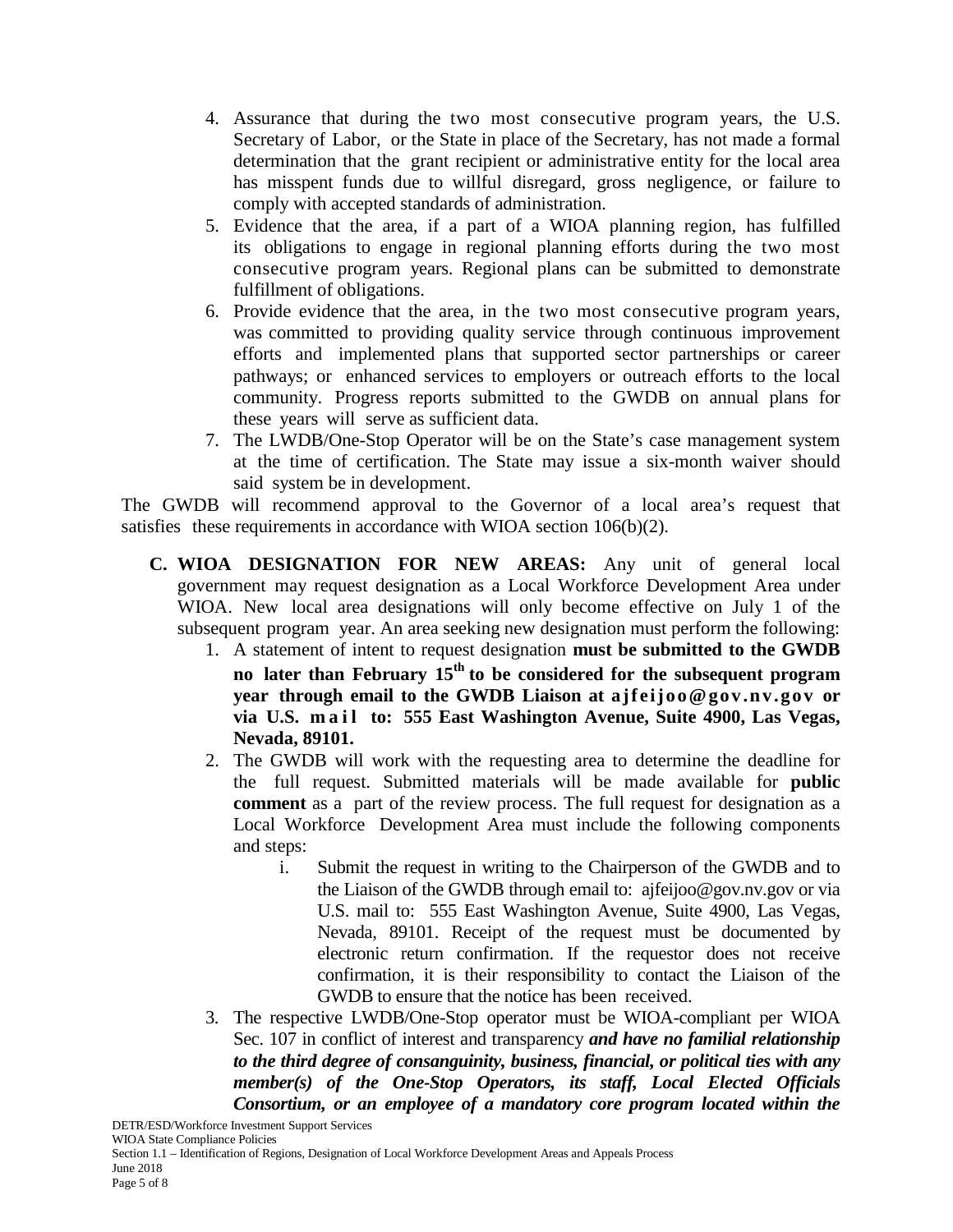*One-Stop in the respective Local Workforce Development Area(s).* Members must ensure the integrity of their pursuits by taking steps to avoid conflict of interest or even the appearance of conflict of interest per Board policy.

- 4. The request must clearly state the circumstances for the request of local area designation.
- 5. The request must also address and clarify how the following criteria are to be met:
	- Consistency with the labor market areas in the State.
	- Consistency with regional economic development areas in the States.
	- Existence of education and training providers, such as institutions of higher education and career and technical education schools in the area.
	- Submission of a service delivery plan that includes a description of resources that would be available to the area to provide services.
	- Coordination of multiple resources within areas that are based on labor markets and natural travel patterns of local residents.
	- Local support of the implementation strategies to provide quality services to employers and individuals by county commissioners, municipal elected officials including mayors and/or city council members where appropriate, and business or community leaders within the area as demonstrated by letters of support or a vote of support by a city council or other applicable board.
	- Local ownership, exhibited by strong involvement of local elected officials and community leaders on the LWDB.
	- Local capacity to manage funds, provide oversight of programs, and provide for the proper stewardship of public funds.
- 6. The request must address how the proposed new area designation will impact those other workforce areas from which it is withdrawing, if applicable. It should be understood by any unit of general local government or combination of such seeking designation, that the new area will only secure the formula allocated funds for each WIOA funding stream based on the formula factors as defined by WIOA. If the area in question becomes part of a consortium, the consortium will determine the distribution of WIOA funds within its region(s).
- 7. If opposition to the request is voiced by municipalities or counties within the area seeking designation, then the requesting entity will address their request at a public hearing. The requesting entity will have the opportunity to respond to concerns and questions at the hearing, and all comments will be recorded and used to inform the GWDB's action on the request. If a hearing is necessary, it will be held within 45 days of receipt of the request. Time and place is to be determined by the GWDB Liaison. The GWDB Liaison and Chair will take the request and comments from the public as well as from a public hearing, if applicable, and determine a recommendation.
- 8. The GWDB will submit its recommendation to the Governor within five (5) business days following the GWDB's vote.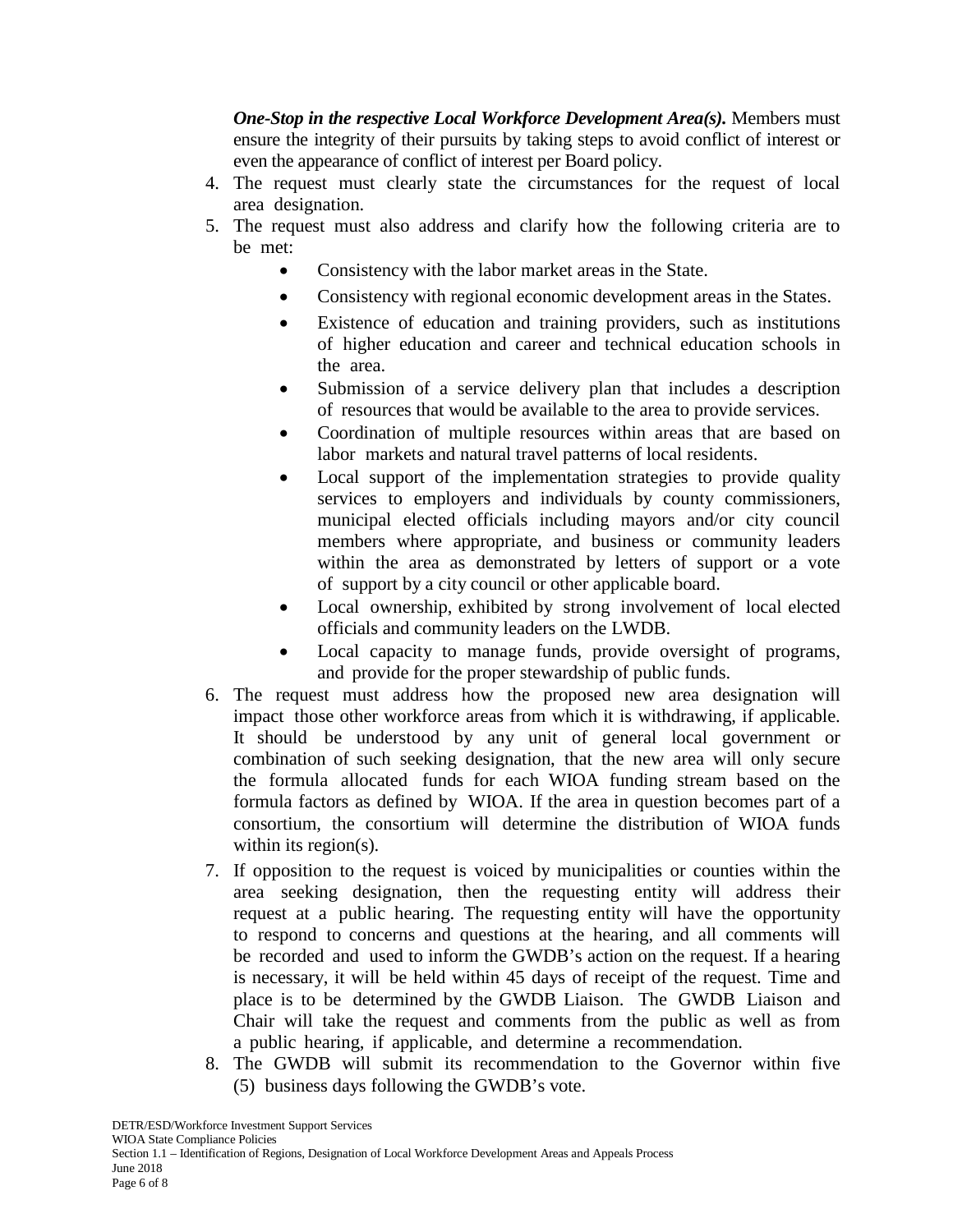- 9. The final decision resides with the Governor and shall be made prior to May 29th, i.e., four weeks prior to July 1 beginning of the respective fiscal and program year.
- 10. The LWDB/One-Stop operator will be integrated into and utilizing the State's case management system at the time of certification. The State may issue a six- month waiver should said system be in development.

## **Appointment and Certification of the LWDB (WIOA Sec. 107(c)(2))**

# CERTIFICATION.—

(A) IN GENERAL.—The Governor shall, once every 2 years, certify 1 local board for each local area in the State.

(B) CRITERIA.—Such certification shall be based on criteria established under subsection (b), and for a second or subsequent certification, the extent to which the local board has ensured that workforce investment activities carried out in the local area have enabled the local area to meet the corresponding performance accountability measures and achieve sustained fiscal integrity, as defined in section 106(e)(2).

(C) FAILURE TO ACHIEVE CERTIFICATION.—Failure of a local board to achieve certification shall result in appointment and certification of a new local board for the local area pursuant to the process described in paragraph (1) and this paragraph.

## (3) DECERTIFICATION.—

(A) FRAUD, ABUSE, FAILURE TO CARRY OUT FUNCTIONS.— Notwithstanding paragraph (2), the Governor shall have the authority to decertify a local board at any time after providing notice and an opportunity for comment, for—

(i) fraud or abuse; or

(ii) failure to carry out the functions specified for the local board in subsection (d).

(B) NONPERFORMANCE.—Notwithstanding paragraph (2), the Governor may decertify a local board if a local area fails to meet the local performance accountability measures for such local area in accordance with section 116(c) for 2 consecutive program years.

(C) REORGANIZATION PLAN.—If the Governor decertifies a local board for a local area under subparagraph (A) or (B), the Governor may require that a new local board be appointed and certified for the local area pursuant to a reorganization plan developed by the Governor, in consultation with the chief elected official in the local area and in accordance with the criteria established under subsection (b).

# **Appeals Process Policy**

Local area(s) seeking to be designated or re-designated, as a local workforce development area, which have been denied, may appeal the decision to the GWDB by performing the following: (20 CFR §679.290)

- 1. An appeal must be submitted in writing and filed with the GWDB *within fourteen (14) working days after notification of the decision.* Submit the appeal to the Chairperson of the GWDB and to the Liaison of the GWDB by sending an email to: ajfeijoo@gov.nv.gov or via U.S. mail to: 555 East Washington Avenue, Suite 4900, Las Vegas, Nevada, 89101.
- 2. The appeal must contain a specific declaration of the grounds upon which the appeal is sought.